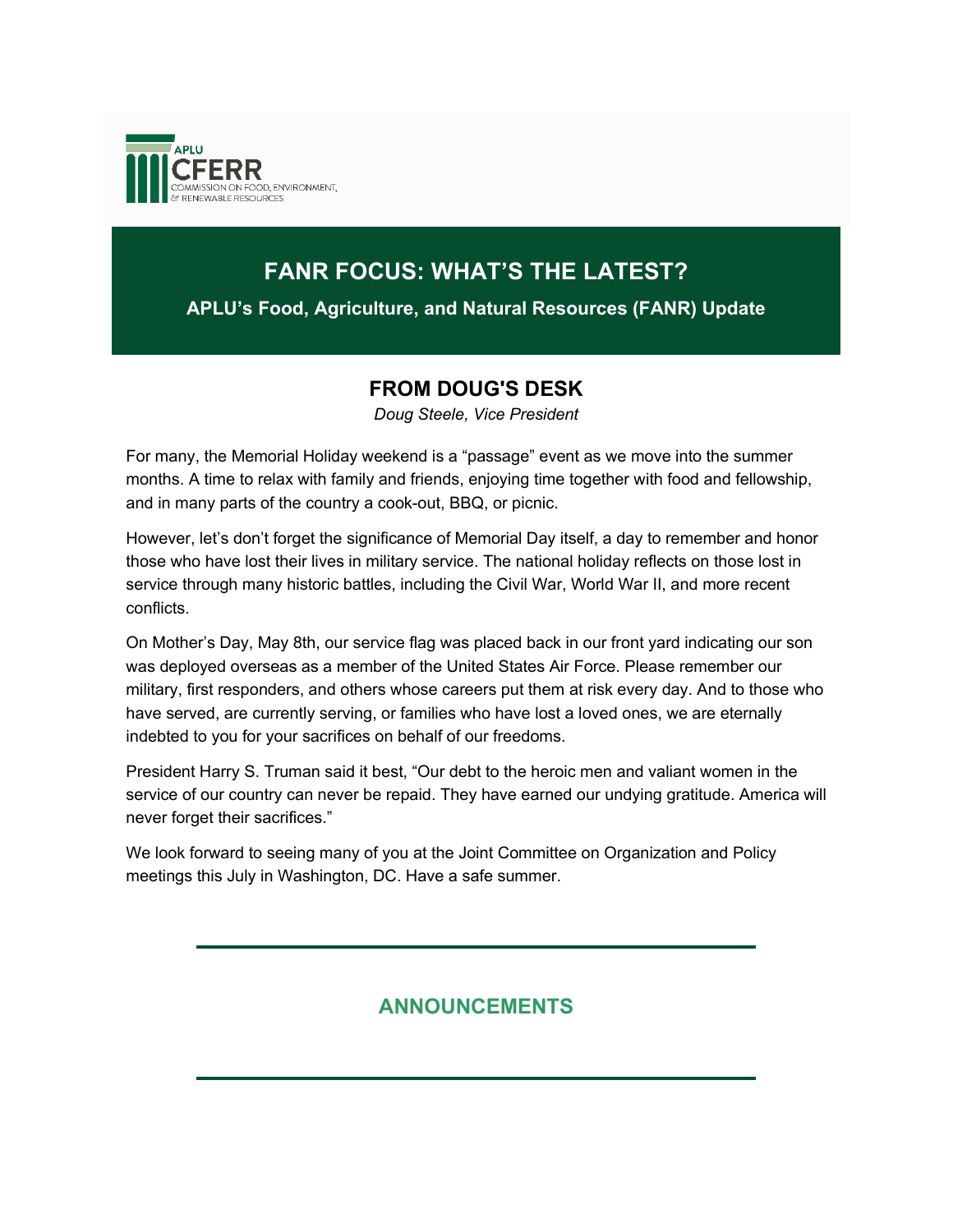### **Request from USDA Secretary Vilsack: Phytosanitary Lab Equipment for Ukraine**

Secretary Vilsack, USDA, and its Trade and Foreign Agricultural Affairs mission have been in close connection with Ukraine's Minister of Agriculture Mykola Solskyi on a variety of serious challenges. Many programs are not able to operate in a war/conflict environment. Minister Solskyi has requested assistance to accrue phytosanitary lab equipment needed for grain exports. Secretary Vilsack would like to engage with public and land-grant universities on whether they have equipment to donate or connections to entities that might have equipment available to contribute. There is great need and even gently used older versions of equipment would be helpful. Creative solutions are welcomed. If you have older equipment in working order and would consider a donation, please respond directly to Doug Steele at [dsteele@aplu.org](http://go.aplu.org/NjAzLVVSVy0xMjcAAAGE3TlW2BhTtYvdw1zuvtDDvPpRnhOudGNirZd4Lemdk2Wzt4A7quGm-Y0jZxw4JHpau1I4rxc=) who will send a summary report to USDA. For details on equipment needs, please see [here.](http://go.aplu.org/NjAzLVVSVy0xMjcAAAGE3TlW2A91dqyLImshqgPqo4anGmki3db3RmxbBeweueIwV27oxb52pr5rIedo3gv30WzGuqc=) Any support is greatly appreciated. Thank you.

### **Advocacy Updates from Lewis-Burke Associates**

As part of our efforts to provide regular advocacy updates to the system, Lewis-Burke Associates will provide a monthly summary of highlights and key points that will be included with the FANR Focus Update.

The most prominent issues in the last five months have been the passage of fiscal year (FY) 2022 appropriations in March; the release of the President's FY 2023 Budget Request a few weeks later; ongoing Congressional negotiations on the FY 2023 budget; and the official start of the 2023 Farm Bill process. For the full update, please see [here](http://go.aplu.org/NjAzLVVSVy0xMjcAAAGE3TlW2GglVBAHoOF3HeCcQpIc6zloHVYj7fPMa2x1h6mn9f-6WKLX3Zsm-tyWgYfi9ow97wU=)*.*

### **USDA Announces Framework for Shoring Up the Food Supply Chain and Transforming the Food System to Be Fairer, More Competitive, More Resilient**

USDA announced a framework to transform the food system to benefit consumers, producers, and rural communities by providing more options, increasing access, and creating new, more, and better markets for small and mid-size producers. Funding is provided by the American Rescue Plan Act and other relief legislation. Details are [here.](http://go.aplu.org/NjAzLVVSVy0xMjcAAAGE3TlW2IepZ_0xoMoXVKzHVm04xG6Vb0MeqCvVVCVtNp-Vq1SLlbAxr3UZn-XrIJw2GNHjTJg=) The announcement includes:

- **Up to \$300 million** in a new Organic Transition Initiative.
- **Up to \$75 million** to support urban agriculture.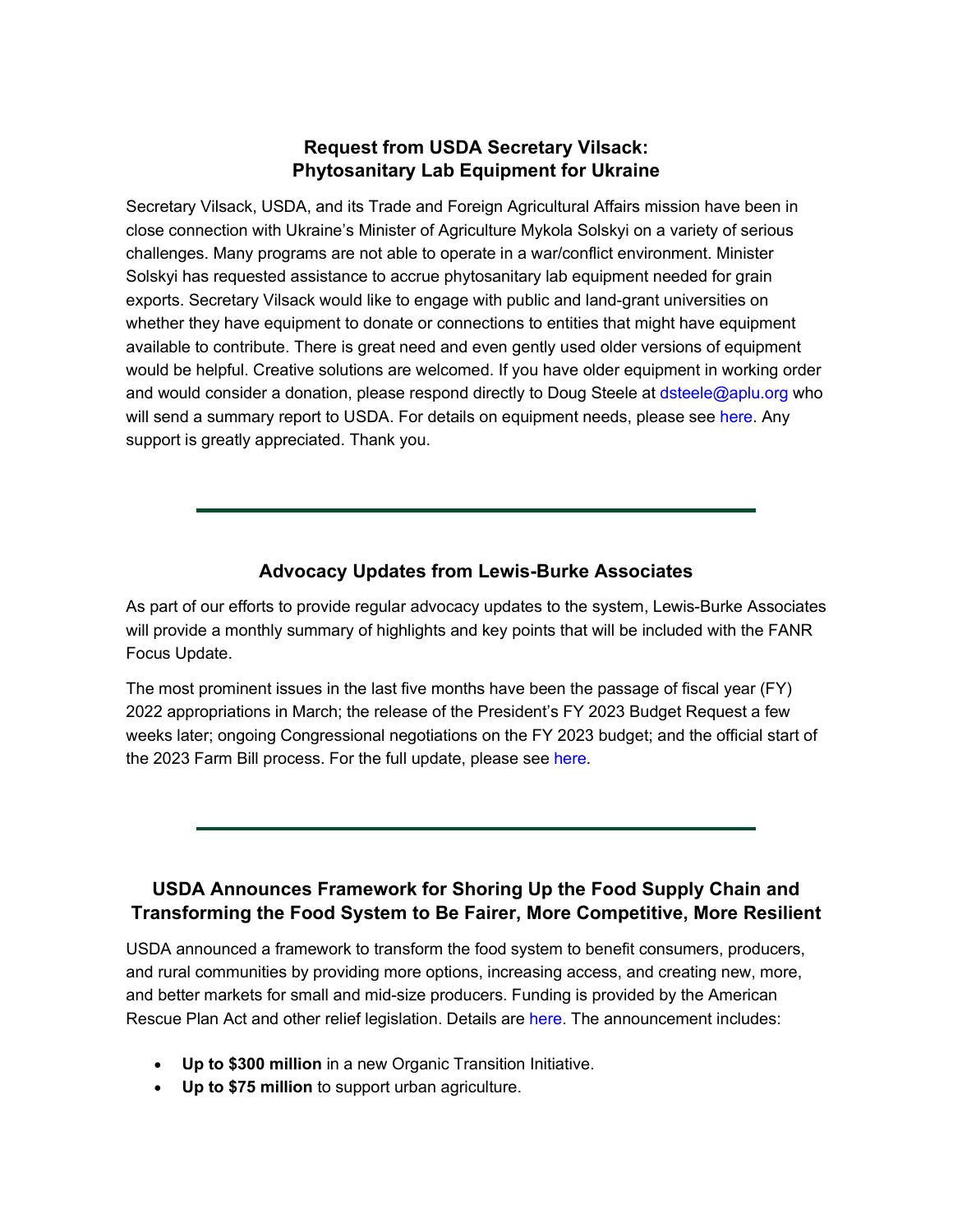- For the Food Supply Chain Loan Guarantee Program, USDA has **deployed \$100 million** to make **more than \$1 billion in guaranteed loans** available immediately.
- Deployment of **up to \$375 million** in support for independent meat and poultry processing plant projects.
- Deployment of **\$25 million** through the Meat and Poultry Processing Capacity Technical Assistance Program.
- Investment of **up to \$275 million** in partnership with lenders to address the credit access gap for meat and poultry processing.
- Investment of **up to \$100 million** to support development of a pipeline of well-trained workers and safe workplaces in the processing sector.
- **\$200 million** for Food Safety Certification for Specialty Crops Program for specialty crop operations that incur eligible on-farm food safety program expenses.
- **Up to \$600 million** in financial assistance to support food supply chain infrastructure that is not covered by the meat and poultry processing program.
- Investment of **\$400 million** to create regional food business centers.
- Investment of **\$60 million** to leverage increased commodity purchases through Farm-to-School.
- Investment of up to **\$90 million** to prevent and reduce food loss and waste and an additional **\$30 million** in the Community Compost and Food Waste Reduction Program.

These investments build on previous announcements including **\$130 million increase** to the Local Agriculture Marketing Program.

- Increase funding to the Healthy Food Financing Initiative by **\$155 million**.
- An additional **\$50 million** in the Senior Farmers Market Nutrition Program.
- An additional **\$40 million** in the GusNIP Produce Prescriptions Program.
- **\$25 million** to support SNAP technology improvements.
- **\$100 million** to create a new Healthy Food Incentive Fund.

### **APLU Announces UC Davis Chancellor Gary S. May as Board Chair**

APLU announced University of California, Davis Chancellor Gary S. May as the new Chair of its Board of Directors. May succeeds Rebecca Blank, who resigned as chair after recently leaving her position as chancellor of the University of Wisconsin-Madison to become president of Northwestern University in July. *"I'm honored to step into this role and represent higher education leaders in service to APLU's mission,"* May said. *"I'm looking forward to working with the Board of Directors to improve opportunities for student access and success, interdisciplinary research, economic development and public engagement across all of APLU's member institutions."* The full announcement is [here.](http://go.aplu.org/NjAzLVVSVy0xMjcAAAGE3TlW2JPMdZ9_eztcy0VoOoA51xnOt8szQ83wNV0xVa7HeYgFOB2fpLpkeTHYxMFCut9i4Gg=)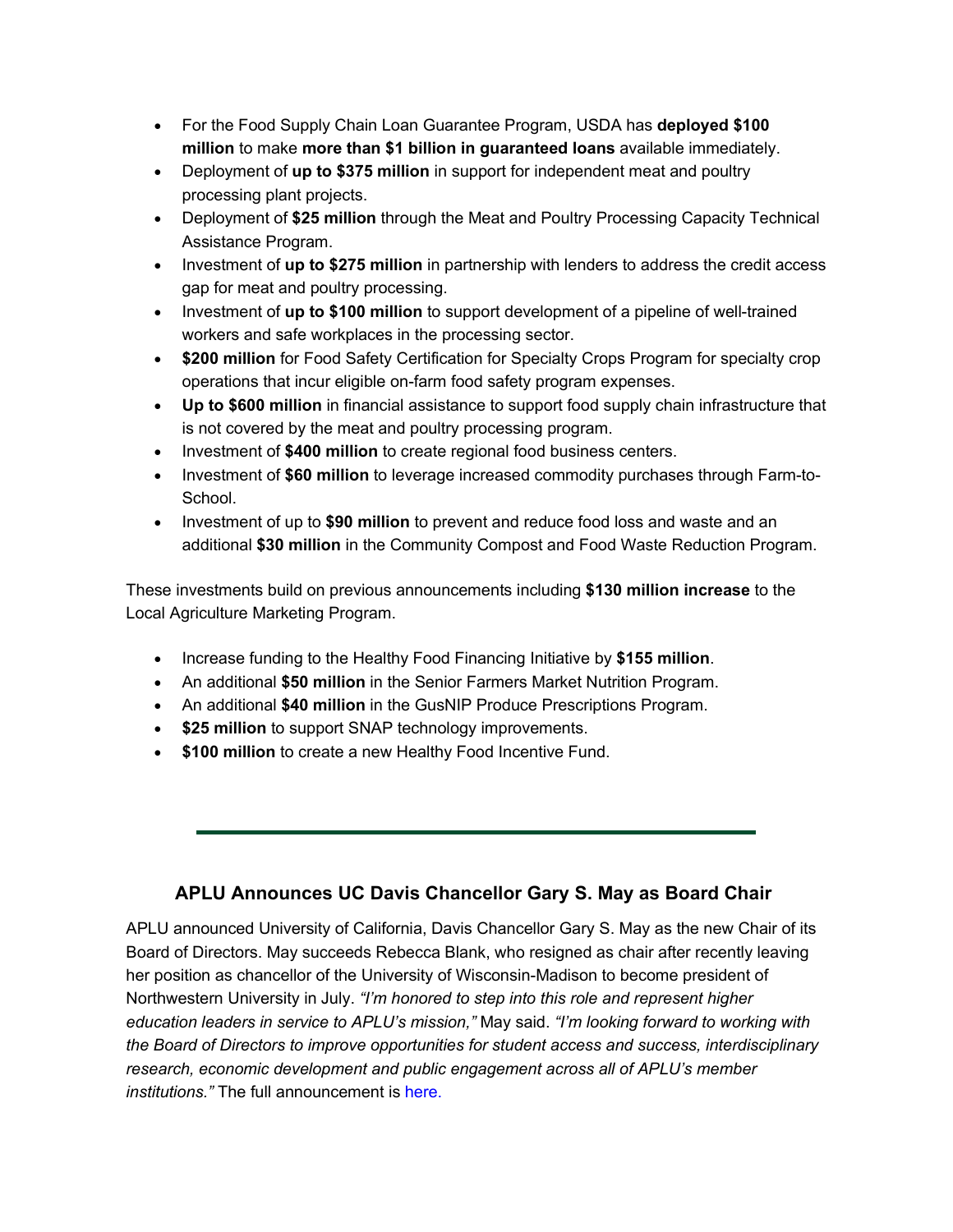# **EVENTS**

#### **American Society of Animal Science Hosted Workshop (ASAS)**

*Contemporary and Emerging Issues Symposium: Public Policy: Infrastructure Needs for Advancing Research in Animal Agriculture* **June 27, 2022 Oklahoma City Convention Center**

At ASAS' upcoming annual meeting, the Public Policy Committee will host a workshop forum to identify infrastructure priorities for future advancement of animal agriculture. Dr. Doug Steele will provide a keynote introduction that frames the current need for institutional agricultural infrastructure based on historical context and the APLU-commissioned report: *A National Study of Capital Infrastructure at Colleges and Schools of Agriculture.* Meeting registration details are [here.](http://go.aplu.org/NjAzLVVSVy0xMjcAAAGE3TlW2BukrwvX-ZZGEGcO4nbaguGL5M8KP4ckdGQ9JU_xQRLndN8d_OCp4T6UfVgq8Flc3QQ=)

#### **Mini Land-Grant (North Central Region)**

*Food, Health, Economy, and Engagement in the Digital Age* **July 10 – July 12, 2022**

Join your colleagues in the North Central Region for a live, in-person experience. The theme of the conference is Food, Health, Economy, and Engagement in the Digital Age. The conference, hosted by The Ohio State University and Central State University, is open to all faculty, staff, administrators, CARET representatives, and others who support the land-grant mission in the North Central Region. Details and registration are [here.](http://go.aplu.org/NjAzLVVSVy0xMjcAAAGE3TlW2Jkfa55OzBTHlxqspEKPtqDnaLpDPVpnnraLkXqxZfJRPT_Sxl9z5KPxowVMXBfPMuU=)

#### **2022 Joint COPs Summer Meeting**

*Moving Into The New Normal* **July 19 – 21, 2022, Omni Shoreham Hotel, Washington, D.C.**

Please join us! Details and registration are [here.](http://go.aplu.org/NjAzLVVSVy0xMjcAAAGE3TlW2H1X_nC3cTf0_-eJOLEIiT9mN2zIZr2o5BqkYSxvmI_6NI8nqt0poWSj5w_3w4f7_Jw=)

**2022 Association of Extension Administrators (AEA) System-Wide Conference July 31 – August 4, 2022, Orlando, FL**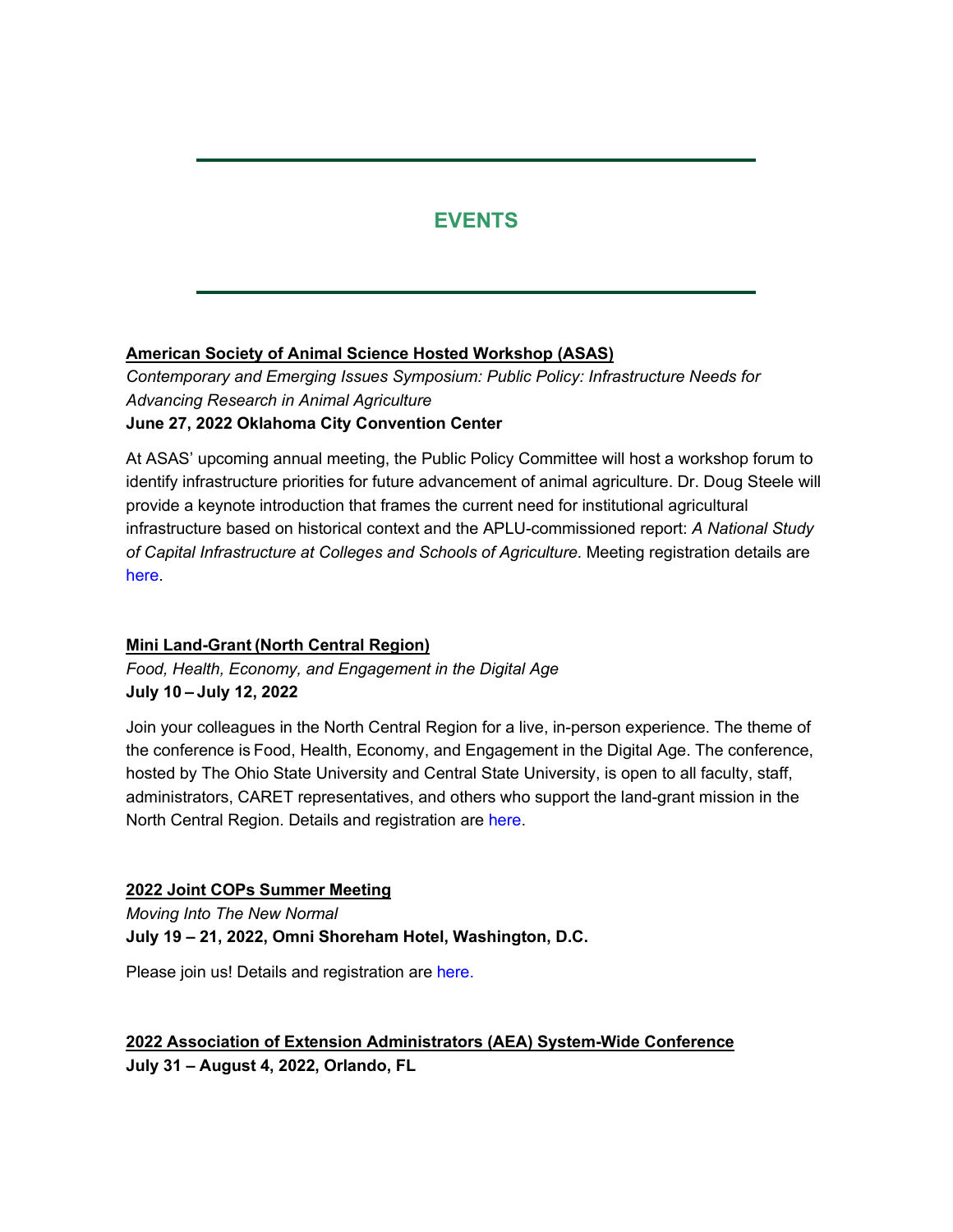The nation's events of the past three years taught 1890 Extension that we can adapt and continue to meet the needs of our audiences. While technology constantly changes, we know that people want access to information on multiple platforms 24 hours a day. We have the expertise to develop and implement life-changing programs. We know how to deliver timely information. Now we just need you to come to Orlando. Come learn…have some fun…and return home ready to position 1890 Extension for the next generation! Details and registration are [here.](http://go.aplu.org/NjAzLVVSVy0xMjcAAAGE3TlW2GHS77nI0Wha4Oe1kINXhloEzx85rFM1UXnRRV2TpmoyRzO0zXfbTg1lCDSDq0g0QvE=)

# **INFORMATIONAL**



Department of Agriculture

**United States National Institute** of Food and Agriculture

#### **National Institute of Food and Agriculture (NIFA) Seeks Qualified Candidates**

NIFA is hiring! Please see the [NIFA Career Opportunities](http://go.aplu.org/NjAzLVVSVy0xMjcAAAGE3TlW2F6fdxScToLYu0bws_N0yqxnoeP6-dor1RV3V7H010VEoVGU7hO39ltPgu4LvzR2g4U=) page for a current listing of career opportunities.

#### **USDA National Institute of Food and Agriculture Calendar**

See application deadlines [here.](http://go.aplu.org/NjAzLVVSVy0xMjcAAAGE3TlW2KC0qq1okku1q9v4yxbRPdvTYebTy6iEtDbS_FQo8O_zLlgrvo5tRwwvnQBFFXHXbKE=)

#### **APLU Member Job Postings**

APLU has a **[job board](http://go.aplu.org/NjAzLVVSVy0xMjcAAAGE3TlW2BhF-Re-hdztAxvEuO2aR8DqrGG0lFdgNpax87-P3ZVZvlD6phcCdSft5YIglFFQNqU=)** on which member institutions may list available positions for which they are recruiting.